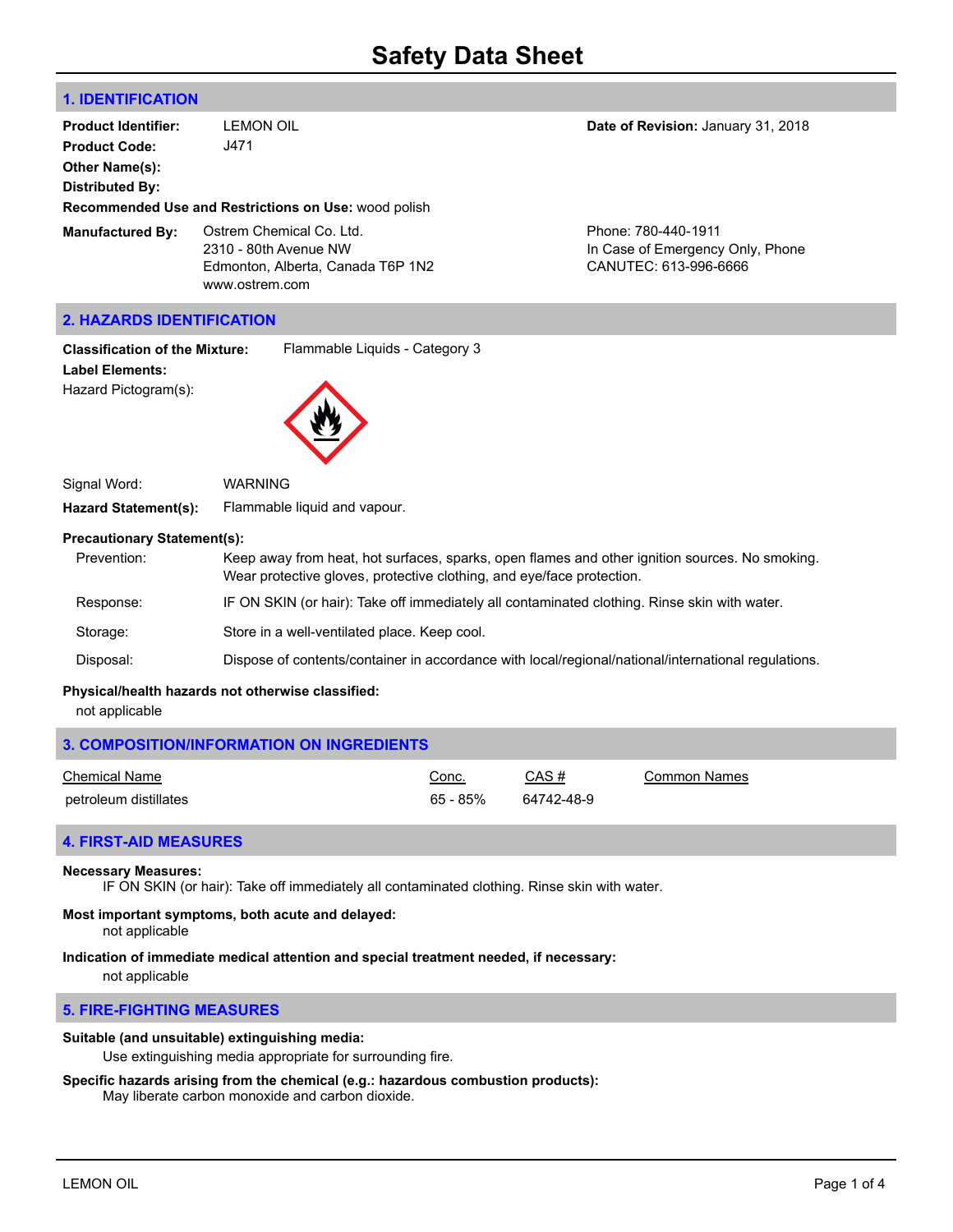### **Special protective equipment and precautions for firefighters:**

As for surrounding fire. Firefighters should wear full protective clothing and self contained breathing equipment.

### **6. ACCIDENTAL RELEASE MEASURES**

#### **Personal precautions, protective equipment and emergency procedures:**

Wear appropriate protective equipment. See section 8.

#### **Environmental precautions:**

Prevent from entering sewers, waterways or low areas.

#### **Methods and materials for containment and cleaning up:**

Isolate hazard area and restrict access. Small spills: soak up with inert absorbent material and scoop into containers. Large spills: prevent contamination of waterways. Dike and pump into suitable containers. Clean up residual with absorbent material, place in appropriate container and flush with water.

### **7. HANDLING AND STORAGE**

#### **Precautions for safe handling:**

Keep away from heat, hot surfaces, sparks, open flames and other ignition sources. No smoking. Do not ingest. Avoid contact with eyes, skin and clothing.

#### **Conditions for safe storage, including any incompatibilities:**

Store in a well-ventilated place. Keep cool. Keep out of reach of children. Store in a cool, dry area.

# **8. EXPOSURE CONTROLS/PERSONAL PROTECTION**

# **Control parameters - Exposure limits:** Ingredient: Limit:

petroleum distillates and the extra and the ACGIH TWA: 1200 mg/m3

## **Appropriate engineering controls:**

Provide exhaust ventilation to keep airborne levels below recommended exposure limits.

#### **Respiratory protection:**

If exposure exceeds occupational exposure limits, use an appropriate NIOSH approved respirator.

#### **Other protection:**

Wear protective gloves, protective clothing, and eye/face protection.

### **9. PHYSICAL AND CHEMICAL PROPERTIES**

| Appearance (physical state, colour etc.):     | colourless, lemon-scented liquid |
|-----------------------------------------------|----------------------------------|
| Odour:                                        | not available                    |
| Odour threshold:                              | not available                    |
| pH:                                           | 8.3; 1% solution: 7.7            |
| <b>Melting/Freezing point:</b>                | not available                    |
| Initial boiling point and range:              | not available                    |
| Flash point:                                  | 54 C                             |
| <b>Evaporation rate:</b>                      | not available                    |
| Flammability (solid, gas):                    | not available                    |
| Upper/lower flammability or explosive limits: | not available                    |
| Vapour pressure:                              | not available                    |
| Vapour density:                               | not available                    |
| Relative density (specific gravity):          | 0.779                            |
| Solubility(ies):                              | negligible                       |
| Partition co-efficient: n-octanol/water:      | not available                    |
| Auto-ignition temperature:                    | not available                    |
| <b>Decomposition temperature:</b>             | not available                    |
| <b>Viscosity:</b>                             | not available                    |
|                                               |                                  |

### **10. STABILITY AND REACTIVITY**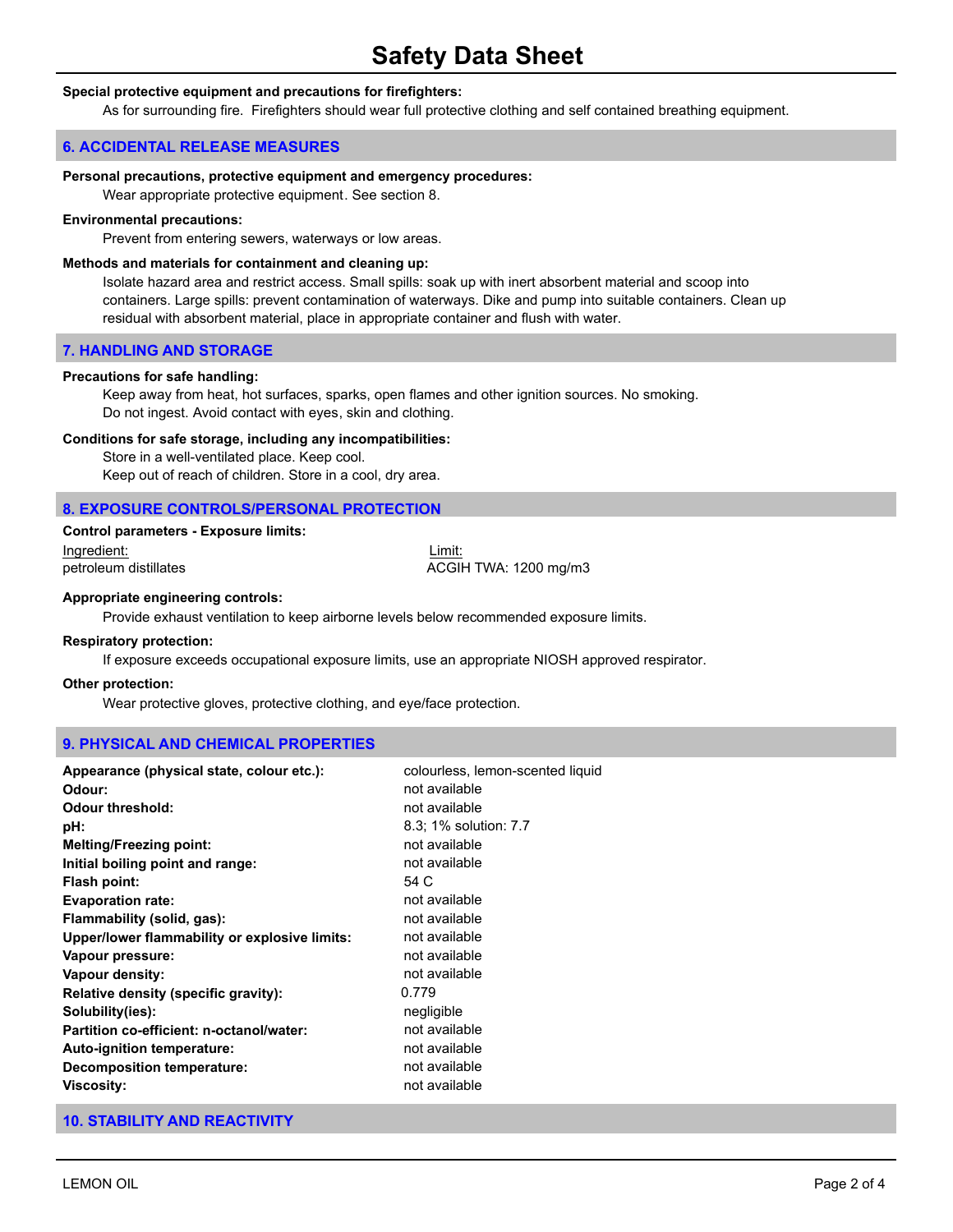### **Reactivity:**

This material is considered to be non-reactive under normal use conditions.

### **Chemical stability:**

Stable.

#### **Possibility of hazardous reactions:**

not available

### **Conditions to avoid (e.g.: static discharge, shock or vibration):**

Keep away from heat, hot surfaces, sparks, open flames and other ignition sources. No smoking.

#### **Incompatible materials:**

**Oxidizers** 

#### **Hazardous decomposition products:**

not available

# **11. TOXICOLOGICAL INFORMATION**

### **POTENTIAL ACUTE HEALTH EFFECTS**

**Inhalation:** May cause respiratory tract irritation. **Ingestion:** May be harmful if swallowed. **Eye contact:** May cause eye irritation. **Skin contact:** May cause mild skin irritation. **Skin absorption:** not available

#### **POTENTIAL CHRONIC HEALTH EFFECTS**

| Inhalation:             | not available |  |
|-------------------------|---------------|--|
| Ingestion:              | not available |  |
| Eye contact:            | not available |  |
| <b>Skin contact:</b>    | not available |  |
| <b>Skin absorption:</b> | not available |  |

### **Mutagenicity: not** available

**Carcinogenicity:** This information, if applicable, can be found in Section 2. **Specific Target Organ Toxicity - repeated exposure:** This information, if applicable, can be found in Section 2.

**Toxicological Data:** Ingredient: Data: petroleum distillates not available not available

**Reproductive toxicity:** This information, if applicable, can be found in Section 2. **Sensitization of product:** This information, if applicable, can be found in Section 2. **Specific Target Organ Toxicity - single exposure:** This information, if applicable, can be found in Section 2.

**Other Toxicological Information on Ingredients:**

# **12. ECOLOGICAL INFORMATION**

| Ecotoxicity (aguatic and terrestrial, where available):<br>Persistence and degradability:<br><b>Bioaccumulative potential:</b> | not available<br>not available<br>not available |
|--------------------------------------------------------------------------------------------------------------------------------|-------------------------------------------------|
| Mobility in soil:                                                                                                              | not available                                   |
| Other adverse effects:                                                                                                         | not available                                   |
| <b>Ecological Information on Ingredients:</b>                                                                                  | not available                                   |

# **13. DISPOSAL CONSIDERATIONS**

**Waste disposal:** Disposal of all waste must be done according to local, provincial and federal regulations.

### **14. TRANSPORT INFORMATION**

**TDG classification:** NON-REGULATED